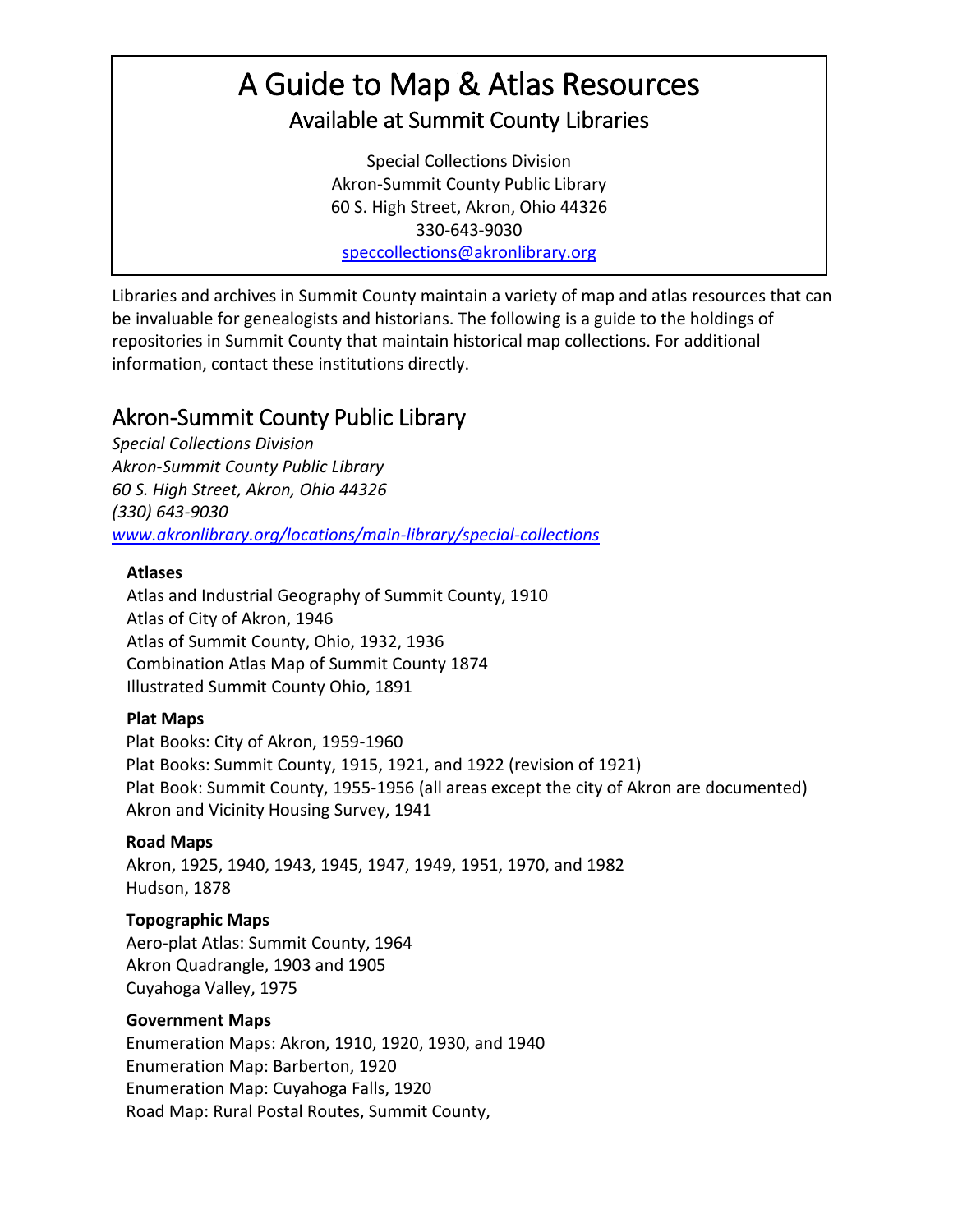## Barberton Public Library

*The Local History Room, Barberton Public Library 602 West Park Avenue, Barberton, OH 44203-2458 (330) 745-1194 <http://barbertonlibrary.org/localhistory>*

#### **Atlases**

Atlas and Industrial Geography of Summit County, 1910 Combination Atlas Map of Summit County 1874 Illustrated Summit County Ohio, 1891

#### **Early Maps**

Norton Township, 1827

#### **Plat Maps**

Plat Books: Summit County, 1915 and 1922 Barberton, [1891-1893?] (Note: property owners not listed) East Barberton, 1912 (Note: this is a real estate promotional map, owners are not listed.) Summit County, 1856

#### **Road Maps**

Akron, 1935 Barberton, 1927, 1932, 1940, 1947, [1958?], and 1991 Cuyahoga Falls, 1929 Summit County, 1930, 1944, 1953, 1955, 1976, 2000, and 2005

#### **Sanborn Map**

Barberton, 1916

#### **Topographic Maps**

Abandoned Underground Mines, 1982 [various quadrangles within county] Barberton, 1964 Barberton Bridges, 1985 US Geological Survey Maps of Northeastern Ohio Locations, [various dates 1953-1969]

#### **Government Maps**

Enumeration Maps: Barberton, Ohio by Summit County Board of Elections: First & Third Wards, 1989, Second Ward, 1991, Fourth Ward, 1983, Fifth & Sixth Wards, 1982 All Ward Maps, 2000 Rural Postal Routes, Barberton, [no date]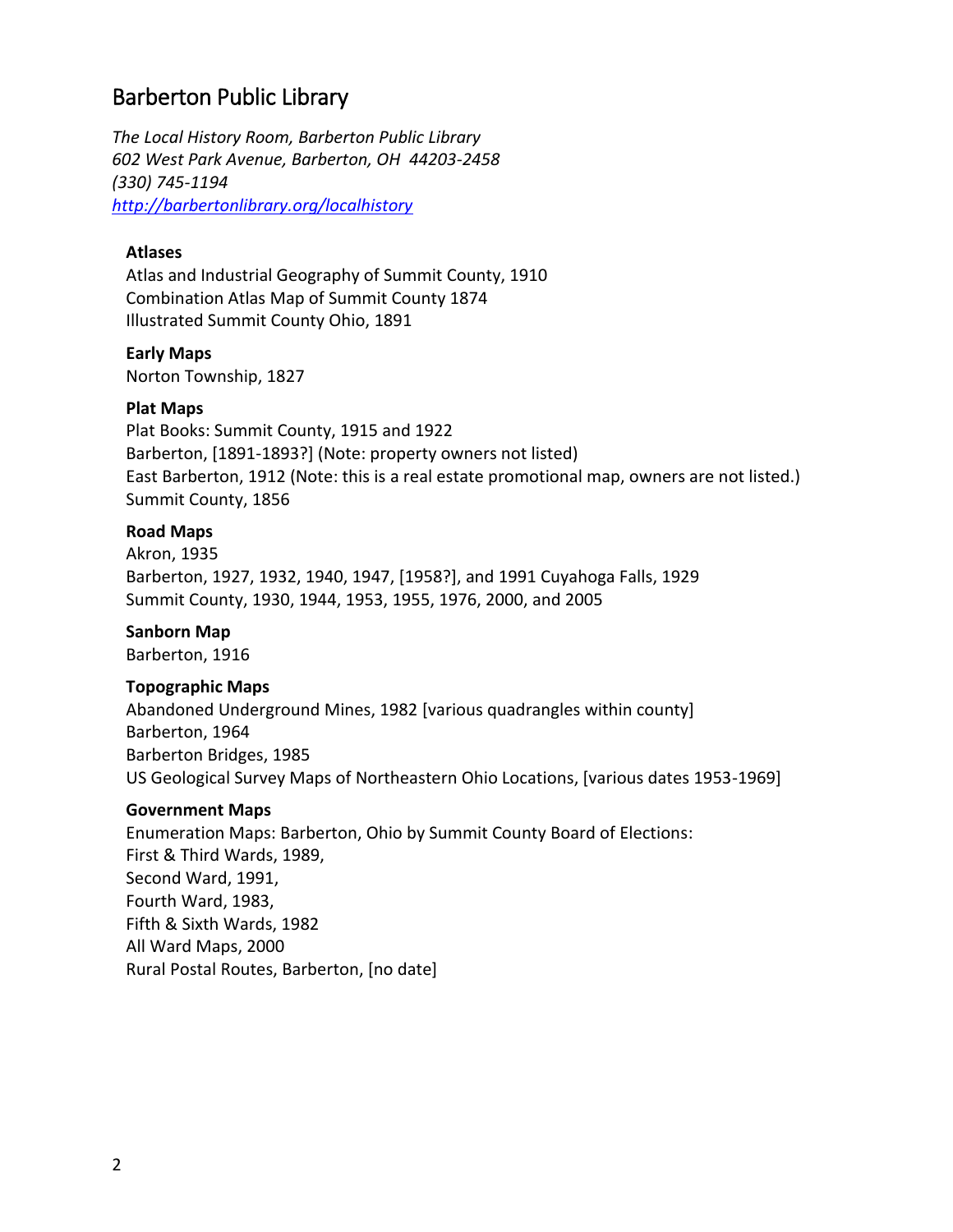## Hudson Library & Historical Society

*Historical Archives 96 Library St., Hudson, OH 44236 (330) 653-6658 [www.hudsonlibrary.org](http://www.hudsonlibrary.org/)*

#### **Atlases**

Atlas and Industrial Geography of Summit County, 1910 Combination Atlas Map of Summit County 1874 Illustrated Summit County Ohio, 1891

**Plat Maps** Hudson, 1855

Summit County, 1856

#### **Road Maps**

Hudson, 1878 *Official Street Atlas of Akron: Summit and Portage Counties,* 2004 (Note: This atlas is in the library's reference section. ATLAS REF 912.77136 CO 2004)

#### **Topographic Map**

Summit County, 1963

## Peninsula Library & Historical Society

*6105 Riverview Road or PO Box 236 Peninsula, Ohio 44264 (330) 657-2291 [www.peninsulalibrary.org](http://www.peninsulalibrary.org/)*

#### **Atlases**

Atlas and Industrial Geography of Summit County, 1910 Combination Atlas Map of Summit County 1874 Illustrated Summit County Ohio, 1891

#### **Early Maps**

Boston, 1834 Peninsula, 1837

#### **Plat Maps**

Bath Township, 1931 Everett, [no date] Northfield and Macedonia, 1931 Northampton, 1931 Peninsula, 1856, 1874, 1891, 1905, and 1967 Richfield Township, 1931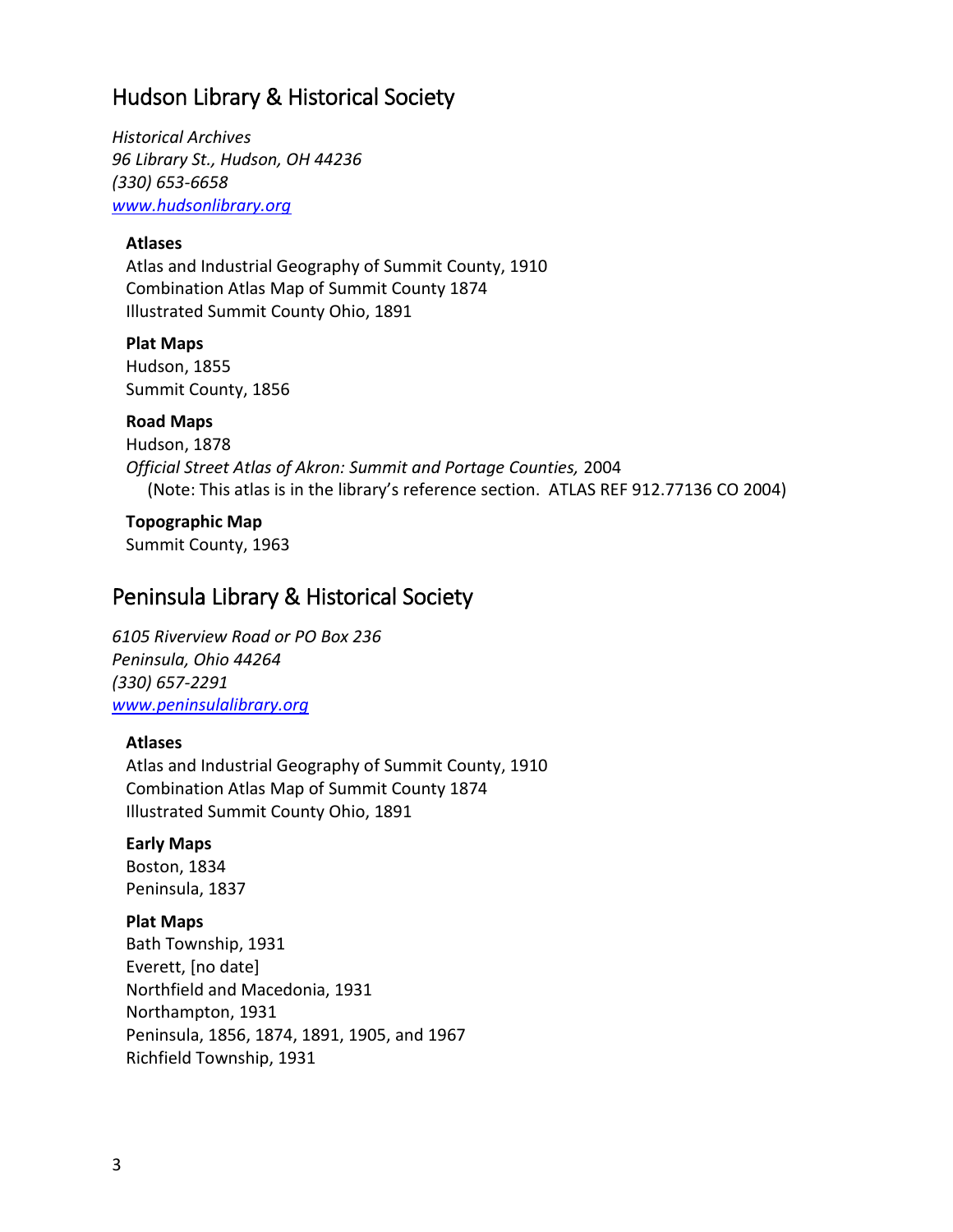#### **Road Maps**

Akron, 1945 and 1950 Boston Township, 1950 Peninsula, 1989 Summit County, 1937, 1964, 1967, 1968, 1972, 1974, 1976, 1977, 1980, 1982, 1986, and 1987

#### **Sanborn Maps**

Peninsula, 1916 and 1929

#### **Topographic Maps**

Aero-Plat Atlas: Summit County, 1942 and 1975 Cuyahoga Valley Recreation Area (Note: now Cuyahoga Valley National Park), 1975 Peninsula, 1874, 1962, and 2002 [Summit County?] Location of Man-Made Wells, 1953 Summit County Bedrock Formations, 1953 US Geological Survey Maps of Northeastern Ohio Locations, [various dates 1903-14 & 1949- 63]

#### **Government Map**

Akron Development, 2000

## Stow-Munroe Falls Public Library

*Local History Room, Stow-Monroe Falls Public Library 3512 Darrow Road, Stow, OH 44224 (330) 688-3295 [www.smfpl.org](http://www.smfpl.org/)*

#### **Atlases**

Atlas and Industrial Geography of Summit County, 1910 Combination Atlas Map of Summit County 1874 Illustrated Summit County Ohio, 1891

#### **Early Map**

Western Reserve Township and County, 1826

**Plat Map** Stow Township, 1919

#### **Road Maps**

City of Stow, 1961 (Note: identifies cemeteries, schools, churches, & government buildings) City of Stow, 1976, 1980, 1985, 1996, and [no date] Historical Sites of Stow, 1989 Silver Lake Village, 1946 and 1949 Stow-Munroe Falls, [1990's?] and [after 1997] Stow-Munroe Falls, 1986 (Note: identifies businesses, schools, and churches) Stow Township, 1946 and 1949 Summit County, 1918 and 1944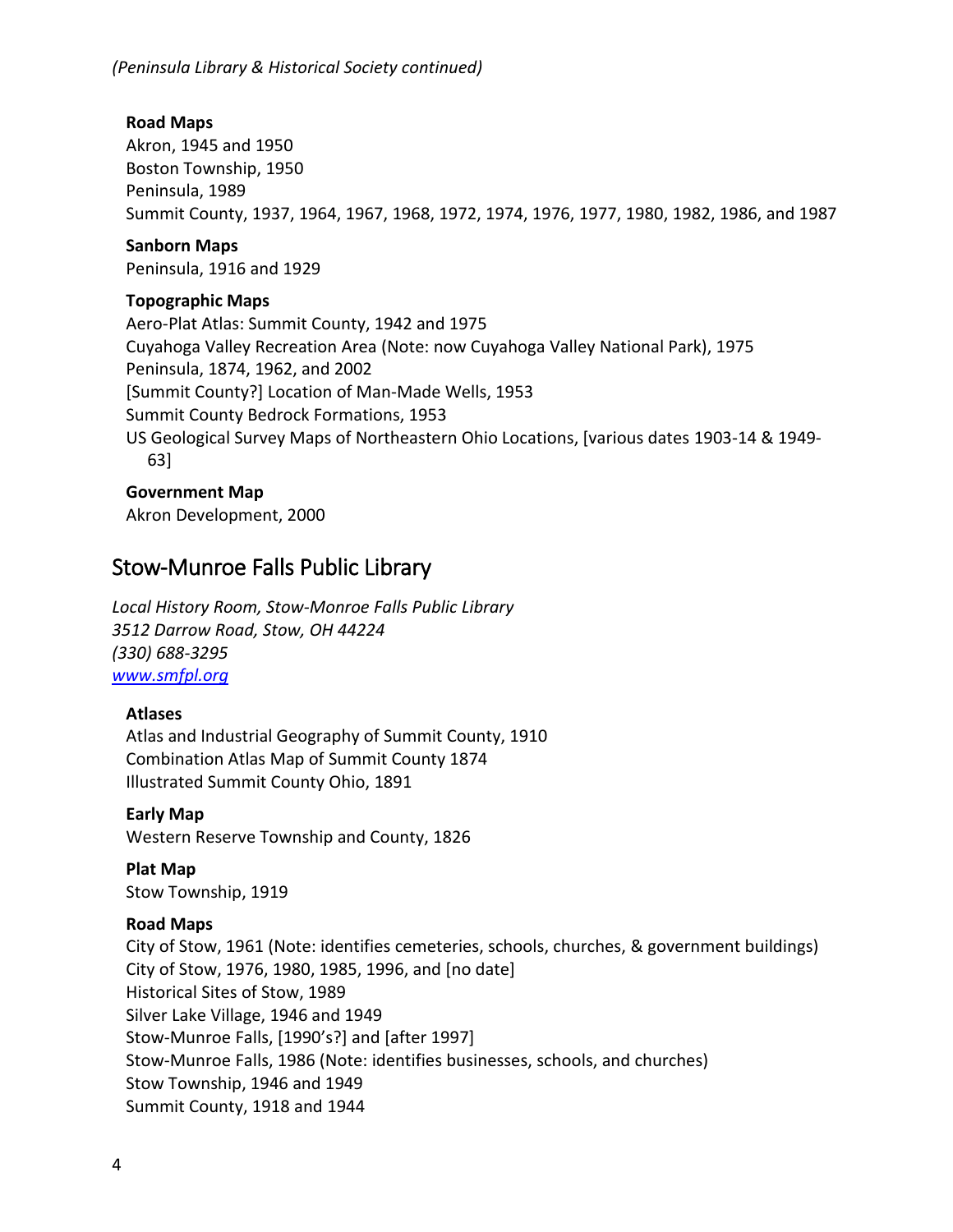### **Topographic Maps**

Atlas: Water Inventory of the Cuyahoga and Chagrin Falls Basins, Volume 2, 1959 (Note: only covers top half of the county) Hudson Township, 1984

City of Stow Storm Sewer Study, 1968 City of Stow Water Distribution, 1953 Summit County, 1975 and 1979

### **Government Maps**

Enumeration Map: City of Stow, 1979 Topographic/Zoning Map: [Summit County?] Existing Land Use, 1974 and 1990 Topographic/Zoning Map: Tri-county Regional Planning Commission, Regional Base Map, 1954 Zoning Maps: Stow Township, 1955, 1961, 1962, and [1995?]

## Summit County Maps Online

## **Online Map Room, SummitMemory**

Includes a collection of historic maps and atlases of Akron and Summit County created through a collaboration between the University of Akron Libraries and the Special Collections Division. Available maps and atlases are:

- Town Plat of Akron, 1825
- Summit County map, 1856
- Topographical Atlas of the State of Ohio and the U. S., 1872
- Combination Atlas Map of Summit County, 1874
- Illustrated Summit County Map, 1891
- Maps of the Summit County Lakes and Reservoirs of the Ohio Canal, 1892
- Summit County Atlas of 1910
- Akron Plat Book of 1915
- Akron Plat Book of 1921

**Website**: [www.summitmemory.org/cdm/onlinemaproom](http://www.summitmemory.org/cdm/onlinemaproom)

### **County Atlases**

The 1874, 1891, and 1910 Summit County Atlases are at the OhioLINK Digital Media Center, a site created for Ohio Universities, libraries, and museums to place digital collections for public use. To access images, type the phrase "Summit County" into the search engine at the top left-hand side of the page. Each page can be saved as a document or printed out for genealogical records.

**Website:** https://drc.ohiolink.edu/handle/2374.OX/89317